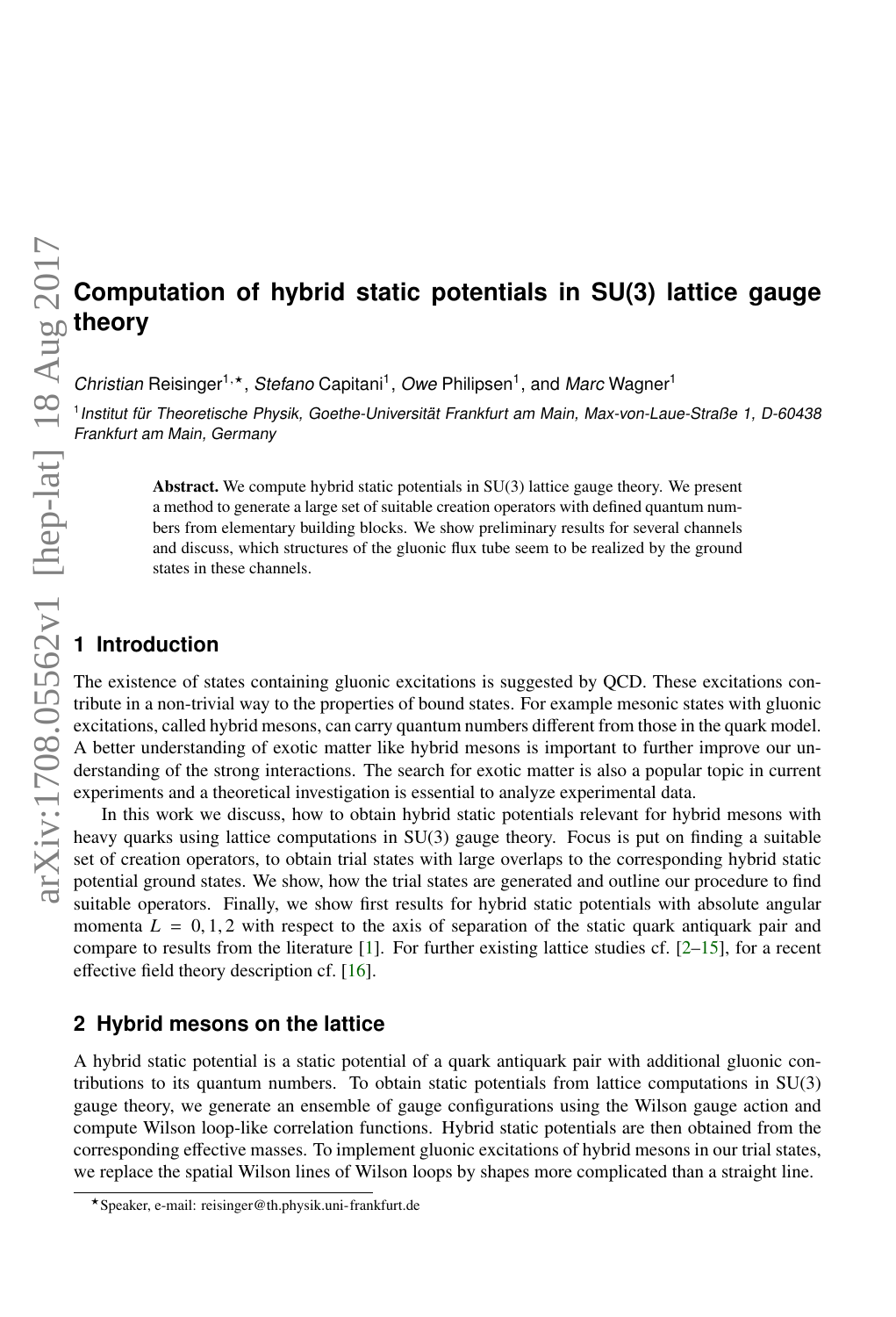The quantum numbers of hybrid static potentials are the following (for a more detailed discussion cf. e.g. [\[17,](#page-7-3) [18\]](#page-7-4)).

- Absolute angular momentum with respect to the axis of separation of the static quark antiquark pair  $L = 0, 1, 2, \ldots$
- $Q_{PC} = +$ , corresponding to the operator  $\mathcal{P} \circ C$ , i.e. the combination of parity and charge conjugation.
- $P_x = +$ , corresponding to the operator  $P_x$ , which corresponds to the spatial reflection along an axis perpendicular to the axis of separation of the static quark antiquark pair.

It is conventional to write  $L = \Sigma, \Pi, \Delta$  instead of  $L = 0, 1, 2$  and  $Q_{PC} = g, u$  instead of  $Q_{PC} = +, -$ . Note that for angular momentum  $L > 0$  the spectrum is degenerate with respect to  $P_x = +$  and  $P_x = -$ .<br>The labeling of states is thus  $L_{Q_{PC}}^{P_x}$  for  $L = 0 = \Sigma$  and  $L_{Q_{PC}}$  for  $L > 0$ .

#### **2.1 Angular momentum** *L*

We place the quark and the antiquark at positions  $\mathbf{r}_q = (0, 0, +r/2)$  and  $\mathbf{r}_{\bar{q}} = (0, 0, -r/2)$ , i.e. separate them along the *z* axis. In the following we only write the *z* coordinate explicitly.

In a first step we consider trial states, which read in the continuum

$$
\left|\Psi_{\text{Hybrid}}\right\rangle_{L} = \int_{0}^{2\pi} d\varphi \, \exp(iL\varphi)\hat{R}(\varphi)\hat{O}|\Omega\rangle, \tag{1}
$$

where  $|Ω\rangle$  is the vacuum and  $\hat{R}(\varphi)$  denotes a rotation around angle  $\varphi$  with respect to the *z* axis.

$$
\hat{O}|\Omega\rangle = \bar{q}(-r/2)S(-r/2, +r/2)q(+r/2)|\Omega\rangle, \qquad (2)
$$

where *S*(−*r*/2, +*r*/2) connects the quark and the antiquark in a gauge invariant way and has a nontrivial shape and, thus, generates gluonic excitations. Such trial states have defined angular momentum *L*.

The corresponding lattice expression is

<span id="page-1-0"></span>
$$
\left|\Psi_{\text{Hybrid}}\right\rangle_{L} = \sum_{k=0}^{3} \exp\left(i L k \frac{\pi}{2}\right) \hat{R}\left(k \frac{\pi}{2}\right) \hat{O}\left|\Omega\right\rangle,\tag{3}
$$

where the rotation angles are restricted to multiples of  $\pi/2$  and  $S(-r/2, +r/2)$  is a function of the link variables. E.g. for  $L = 0$ 

$$
\left|\Psi_{\text{Hybrid}}\right\rangle_{L=0} = \left[1 + \hat{R}\left(\frac{\pi}{2}\right) + \hat{R}(\pi) + \hat{R}\left(\frac{3\pi}{2}\right)\right] \hat{O}\left|\Omega\right\rangle,\tag{4}
$$

i.e. we have to compute Wilson loops, where the spatial Wilson lines are a sum over rotations of the shape  $\hat{O}$  with weight factors according to eq. [\(3\)](#page-1-0). Note that, due to the restriction to cubic rotations, the lattice trial states do not have defined angular momentum, but contain also higher angular momentum excitations.

### **2.2**  $Q_{PC}$  and  $P_x$

It is straightforward to show

$$
\mathcal{P} \circ C\hat{O}|\Omega\rangle = \mathcal{P} \circ C\bar{q}(-r/2)S(-r/2, +r/2)q(+r/2)|\Omega\rangle = \bar{q}(-r/2)[S_{\mathcal{P}}](-r/2, +r/2)q(+r/2)|\Omega\rangle, \tag{5}
$$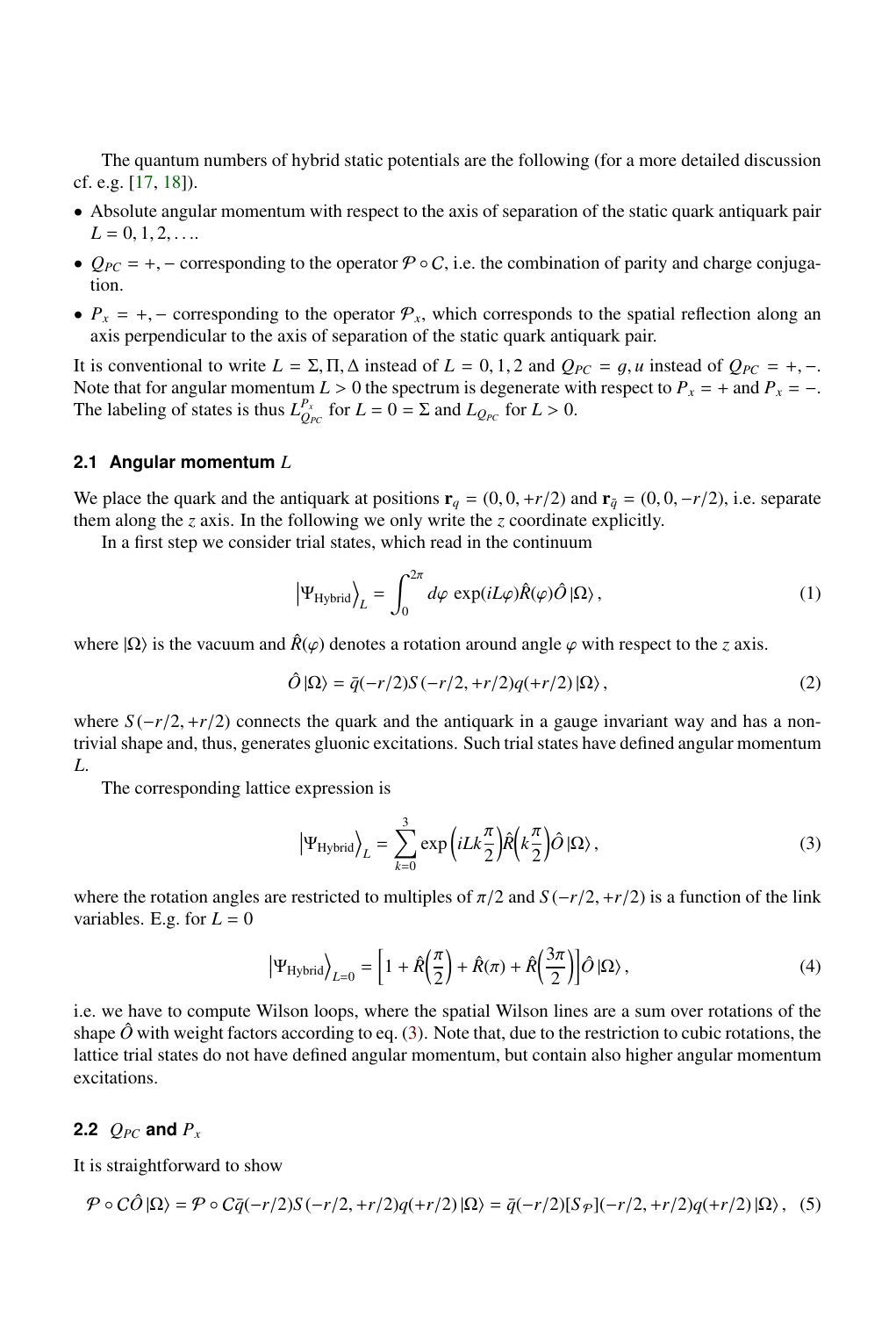where  $S_p$  is the spatial reflection of *S* with respect to the midpoint of the separation axis. Consequently, one has to include both *S* and  $S_p$  in the final operator, to obtain a trial state with defined  $Q_{PC}$ . Similarly,

$$
\mathcal{P}_x \hat{O} | \Omega \rangle = \mathcal{P}_x \bar{q}(-r/2)S(-r/2, +r/2)q(+r/2) | \Omega \rangle = \bar{q}(-r/2)[S_{\mathcal{P}_x}](-r/2, +r/2)q(+r/2) | \Omega \rangle, \quad (6)
$$

where  $S_{\mathcal{P}_x}$  is the spatial reflection of *S* along an axis perpendicular to the axis of separation as defined above.

To construct a trial state, which has defined quantum numbers  $L$ ,  $Q_{PC}$  and  $P_x$ , we start with a state with defined angular momentum *L*, eq. [\(3\)](#page-1-0), and project that state onto the subspace of eigenstates of the operators  $\mathcal{P} \circ \mathcal{C}$  and  $\mathcal{P}_x$  characterized by  $Q_{\mathit{PC}}$  and  $P_x$ .

<span id="page-2-0"></span>
$$
\left|\Psi_{\text{Hybrid}}\right\rangle_{L,Q_{PC},P_x} = \mathbb{P}_{P_x} \mathbb{P}_{PC} \left|\Psi_{\text{Hybrid}}\right\rangle_{L} =
$$
\n
$$
= \left(1 + P_x \mathcal{P}_x + Q_{PC} \mathcal{P} \circ C + P_x Q_{PC} \mathcal{P}_x \mathcal{P} \circ C\right) \sum_{k=0}^{3} \exp\left(i L k \frac{\pi}{2}\right) \hat{R}\left(k \frac{\pi}{2}\right) \hat{O} \left|\Omega\right\rangle \equiv
$$
\n
$$
\equiv \bar{q}(-r/2) a_S [L_{Q_{PC}}^{P_x}] (-r/2, +r/2) q(+r/2) \left|\Omega\right\rangle \tag{7}
$$

with projectors

$$
\mathbb{P}_{PC} = \frac{1}{2}(1 + Q_{PC}\mathcal{P} \circ C) \quad , \quad \mathbb{P}_{P_x} = \frac{1}{2}(1 + P_x \mathcal{P}_x). \tag{8}
$$

Note that for a shape  $S(-r/2, +r/2)$ , which cannot be used to construct a trial state with a specific choice of quantum numbers  $(L, Q_{PC}, P_x)$ , the trial state [\(7\)](#page-2-0) automatically vanishes, i.e.  $|\Psi_{Hybrid}\rangle = 0$ .<br>In practice, we use eq. (7) to quickly generate creation operators with defined  $(L, Q_{DC}, P)$  from any In practice, we use eq. [\(7\)](#page-2-0) to quickly generate creation operators with defined  $(L, Q_{PC}, P_x)$  from any given input shape *S* (cf. Figure [1](#page-3-0) for a graphical illustration of an example).

## **3 Numerical results**

To obtain hybrid static potentials, we have computed Wilson loop-like correlation functions using the shapes *S* according to eq. [\(7\)](#page-2-0) as spatial Wilson lines. These computations have been performed on gauge link configurations generated with the standard Wilson gauge action and the Chroma QCD library [\[19\]](#page-7-5). We have used lattices of size  $24<sup>3</sup> \times 48$  and gauge coupling  $\beta = 6.0$ , which corresponds to a lattice spacing  $a \approx 0.093$  fm, when identifying  $r_0$  with 0.5 fm [\[20\]](#page-7-6).

Hybrid static potentials can be obtained with smaller statistical errors, when using trial states with larger overlaps to the corresponding energy eigenstates of interest, since then effective masses exhibit plateaus at smaller temporal separations. To construct such trial states, we have considered many different shapes *<sup>S</sup>* (−*r*/2, <sup>+</sup>*r*/2) and studied the overlaps of the corresponding operators to the energy eigenstates of interest. In other words, we have investigated, which structure of the gluonic flux tube between the quark and the antiquark is realized for each hybrid potential.

APE smearing and HYP smearing have also been used to improve the signal quality (cf. e.g. [\[21\]](#page-7-7) for detailed equations).

#### **3.1 Optimization of APE smearing**

In an initial step we have considered a simple *staple* shape (cf. Figure [2\)](#page-4-0) with varying extension along the quark antiquark separation axis and have computed effective masses at small temporal separation  $t = a$  for different quark antiquark separations and different numbers of APE-smearing steps  $N_{APE}$ . The optimal choice for  $N_{\text{APE}}$  corresponds to the lowest value of the effective mass at  $t = a$ , as it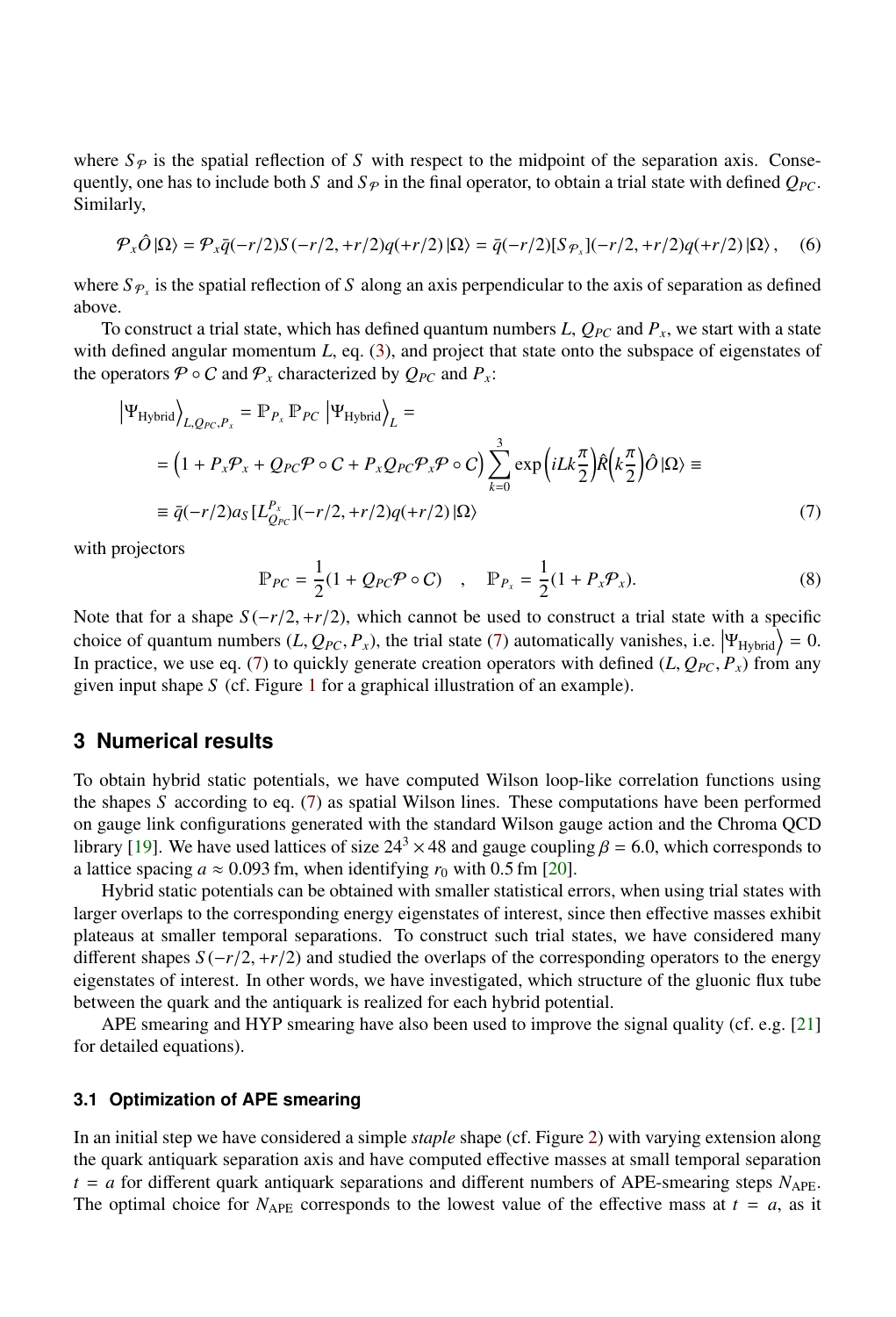

<span id="page-3-0"></span>**Figure 1.** The terms appearing in the construction of trial state via eq. [\(7\)](#page-2-0) for an exemplary shape  $S(-r/2, +r/2)$ of the spatial Wilson line (top left). The columns correspond to rotations and the rows to applications of the operators  $\mathcal{P}_x$  and  $\mathcal{P} \circ \mathcal{C}$ . Continuous red lines represent link variables, dotted lines the *z* axis and black dots the lattice sites.

implies that a plateau is reached at earlier times, where the signal-to-noise ratio is still large.

We observe a minimum at  $N_{\text{APE}} = 20$  for  $r/a = 4, 5$  for all operators and only a small change of the effective mass at  $N_{APE} = 50$ . We also see that the effective mass for the longest shape  $S_{0,3}$  is slightly lower than for the shorter staples and, thus, results in a larger overlap of the corresponding trial state with the ground state. Since we are particularly interested in the region of small quark antiquark separations, we decided to use  $N_{\text{APE}} = 20$  for all computations presented in the following.

#### <span id="page-3-1"></span>**3.2 Optimization of operator shapes**

Then we have computed effective masses for a large set of operators using a variety of different shapes *S* (−*r*/2, +*r*/2). We have considered six significantly different basic shapes (cf. Figure [3,](#page-5-0) top), but have also investigated variations by slightly varying their extensions:

- Extensions along the axis of separation, i.e. the number of consecutive links in *z* direction (a shape can have multiple *<sup>z</sup>* extensions corresponding to sub-shapes separated by links in *<sup>x</sup>* or y direction).
- Extensions along the *<sup>x</sup>* or y axes (again a shape can have multiple *<sup>x</sup>* or y extensions corresponding to different sub-shapes).

An example for such a variations of the extensions of shape  $S_5$  is shown in Figure [3,](#page-5-0) bottom.

We observe that increasing the extensions of a shape typically results in a significantly larger ground state overlap. However, the optimal values for the extensions are different for different shapes and quantum numbers and are also weakly dependent on the spatial quark separation. Exceptions are  $S_5$  for the states  $\Delta_g$ ,  $\Delta_u$  and  $S_6$  for the state  $\Sigma_u^-$ , where more local shapes have led to larger ground state<br>overlaps and hence to better results. Fig. 4 shows for seven different low-lying hybrid potentials overlaps and, hence, to better results. Fig. [4](#page-5-1) shows for seven different low-lying hybrid potentials the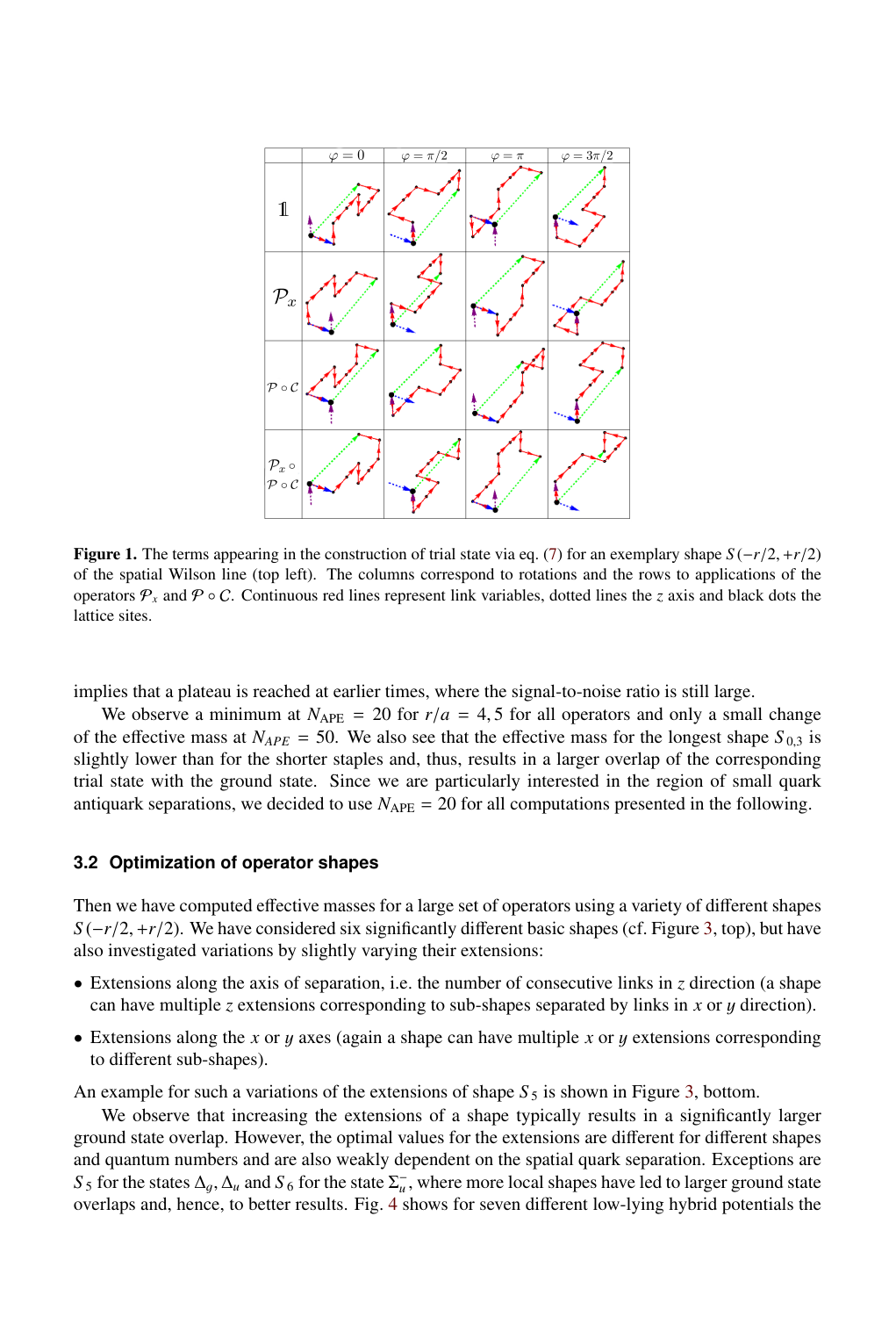

<span id="page-4-0"></span>Figure 2. Operators used for the optimization of the number of APE smearing steps (two shapes in a single cell imply the average "(left shape+right shape)/2") and associated effective masses at  $t = a$  and  $N_{\text{APE}} = 5, 10, 20, 50$ (top right:  $S_{0,1}$ ; bottom left:  $S_{0,2}$ ; bottom right:  $S_{0,3}$ ).

corresponding optimized shapes, for which the effective mass at  $t = a$  is quite low. It is expected that the gluonic flux tubes associated with these hybrid potentials exhibit a similar geometry.

#### **3.3 Hybrid static potentials**

Finally we have computed hybrid static potentials on 700 gauge link configurations using the basic operator shapes  $S_j$ ,  $j = 1, \ldots, 6$ . In this computation variations of the extensions have not been<br>considered as the optimization discussed in section 3.2 is still oppoing. The hybrid static potentials considered, as the optimization discussed in section [3.2](#page-3-1) is still ongoing. The hybrid static potentials have been obtained by solving generalized eigenvalue problems (cf. e.g.  $[22]$ ) for correlation matrices

$$
C_{jk}(t) = \text{Tr}\left\{ (a_{S_j})_{t_0} [L_{Q_{PC}}^{P_x}] T(t_0, t_1, \mathbf{r}_q) \left( (a_{S_k})_{t_1} [L_{Q_{PC}}^{P_x}] \right)^{\dagger} T^{\dagger}(t_0, t_1, \mathbf{r}_{\bar{q}}) \right\}
$$
(9)

with  $t = t_1 - t_0$  and  $(a_{S_j})$ , [ $L_{Q_{PC}}^{P_X}$ ] as defined in eq. [\(7\)](#page-2-0), where *t* denotes the time argument of the corresponding spatial links.  $\overline{T}(t_0, t_1, \mathbf{r})$  is the HYP2 smeared temporal Wilson line from time  $t_0$  to time *t*<sub>0</sub> at spatial position **r** time  $t_1$  at spatial position  $\mathbf{r}$ .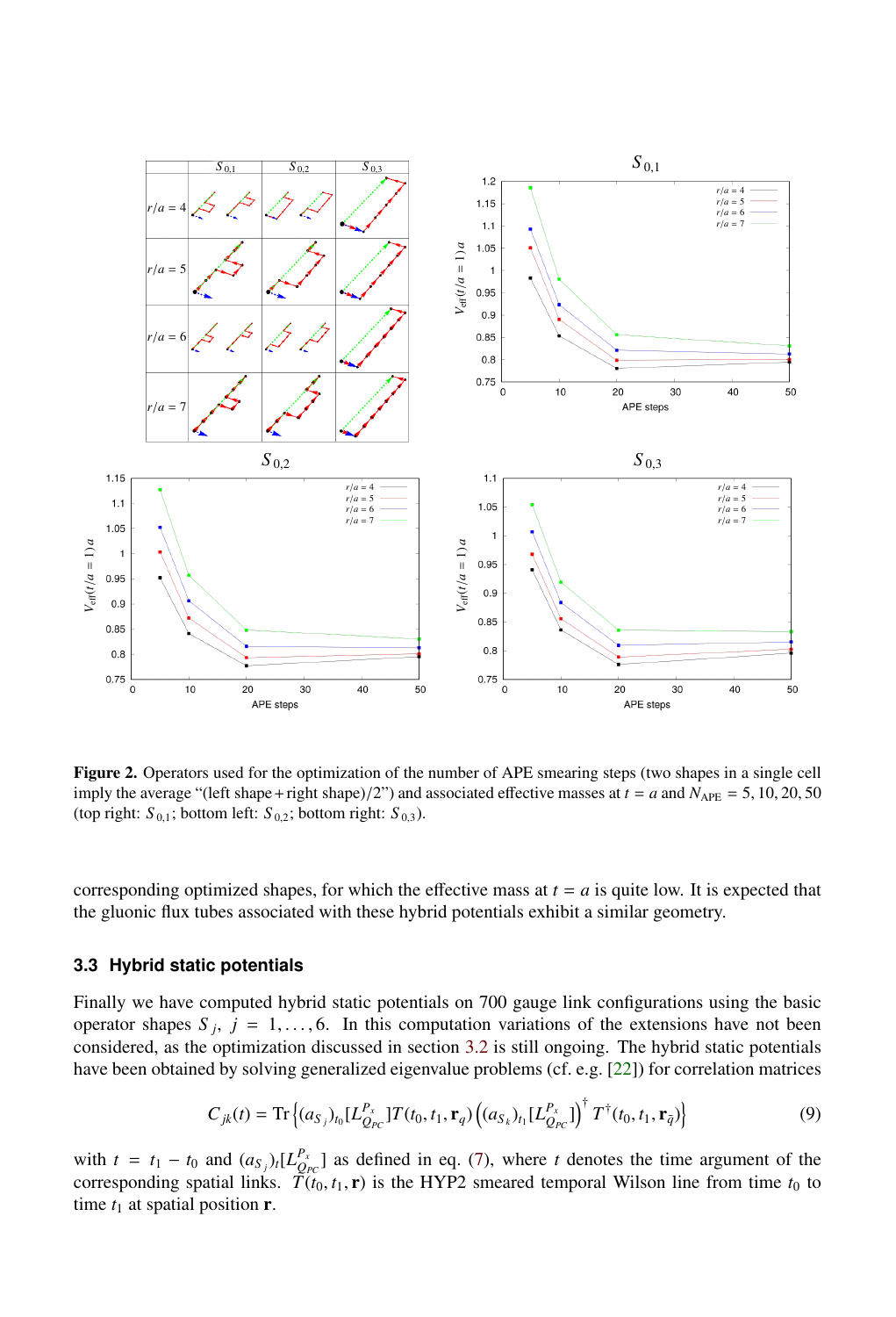

<span id="page-5-0"></span>**Figure 3.** Basic operator shapes  $S_1$  to  $S_6$  (top) and an example for variations of the extensions of shape  $S_5$ (bottom).



<span id="page-5-1"></span>**Figure 4.** Operator shapes, which generate large ground state overlaps at quark antiquark separation  $r/a = 2$ . In some cases two shapes are shown, since the corresponding effective masses at  $t = a$  are compatible within statistical errors.

In Figure [5](#page-6-1) we show our current results in comparison with results from the literature [\[1\]](#page-6-0). We note that at our current level of statistical accuracy it is difficult to unambiguously identify effective mass plateaus. The shown potentials have been obtained from fits in a region of *t*, where statistical errors are still small. Keeping this in mind our results are in fair agreement with those of [\[1\]](#page-6-0) with the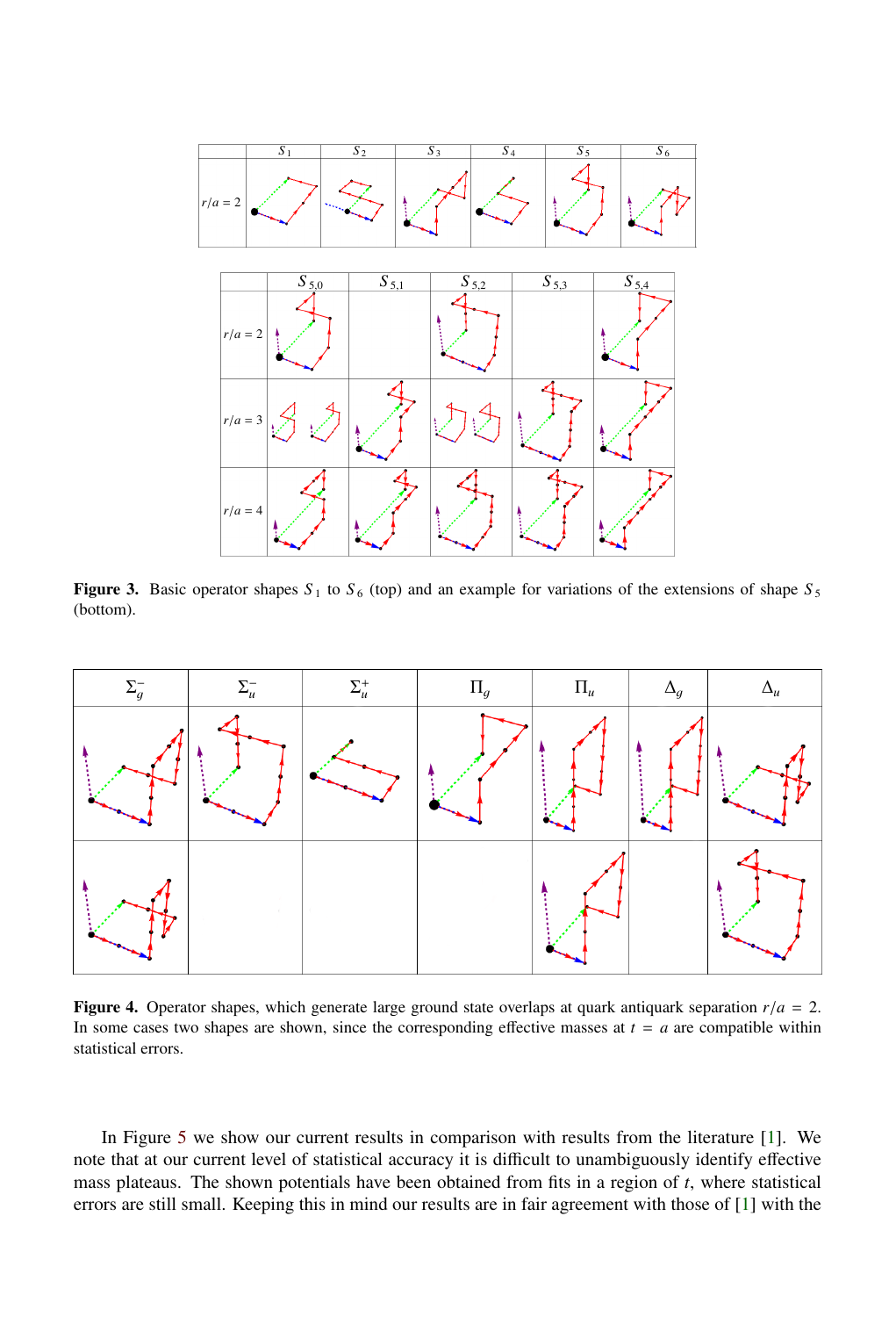exception of the  $\Pi_q$  potential. The origin of this discrepancy is not clear and will be subject of further investigations.



<span id="page-6-1"></span>Figure 5. Static hybrid potentials for angular momentum  $L = 0, 1, 2$  (left to right). Our results (top) compared to the results from [\[1\]](#page-6-0) (bottom).

# **Acknowledgements**

C.R. acknowledges support by a Karin and Carlo Giersch Scholarship of the Giersch foundation. O.P. and M.W. acknowledge support by the DFG (German Research Foundation), grants PH 158/4-1 and WA 3000/2-1. M.W. acknowledges support by the Emmy Noether Programme of the DFG, grant WA 3000/1-1.

This work was supported in part by the Helmholtz International Center for FAIR within the framework of the LOEWE program launched by the State of Hesse.

Calculations on the LOEWE-CSC and on the on the FUCHS-CSC high-performance computer of the Frankfurt University were conducted for this research. We would like to thank HPC-Hessen, funded by the State Ministry of Higher Education, Research and the Arts, for programming advice.

## **References**

<span id="page-6-0"></span>[1] K. J. Juge, J. Kuti and C. J. Morningstar, Nucl. Phys. Proc. Suppl. 63, 326 (1998) [heplat/9709131].